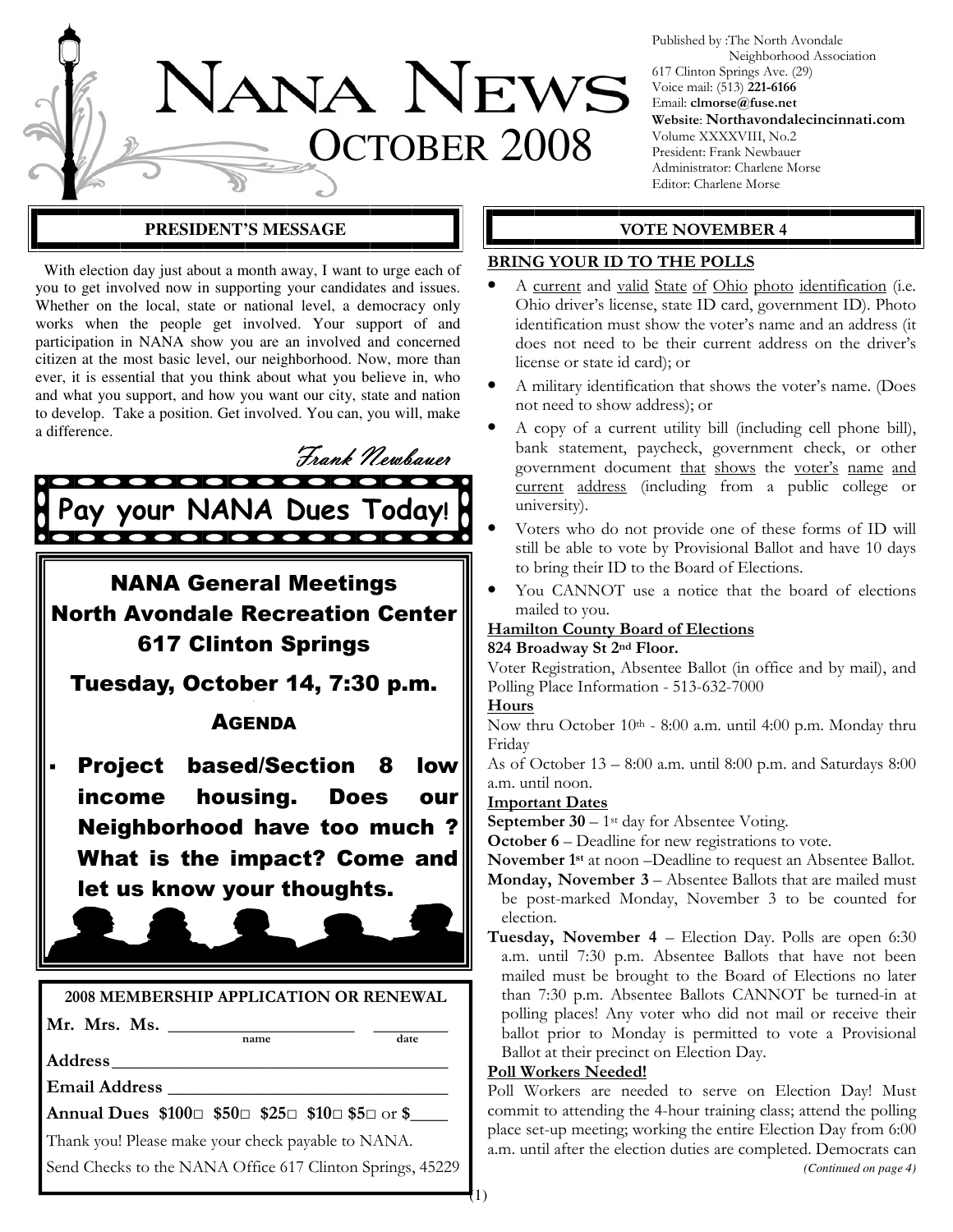

### NORTH AVONDALE ●617 Clinton Springs ● 961-1584

northavondale@cincinnati-oh.gov

All participants must have a membership to the center to participate in programs.

Center Memberships; Adults \$15 Youth, Teens and Seniors \$5 City-Cincinnati Recreation Center Memberships; Adults \$30; Youth, Teens and Seniors \$16

#### Youth

| After School Program    | M-F    | 2:15-6pm $$120/$ mth     |          |
|-------------------------|--------|--------------------------|----------|
| Bridge Gap              | M-F    | $2:15-4:30$ pm $$75/mth$ |          |
| Drop In                 | M-F    | $3-4:30$ pm              | Free     |
| Karate                  | T & Th | 5-6 PM                   | \$40/mth |
| $\mathbf{D}_{\text{e}}$ |        |                          |          |

Basketball:

Basketball registration info available at the end of Sept

5-7 Yr old Instructional League (Games are on Mondays)

8-9 Yr old Instructional League (Games are on Mondays)

3rd-8th grade Competitive (Boys or Girls) Leagues (Games on weekends)

Basketball Registration Parent Meeting Wed. Oct. 8th 6pm

#### Teens

| Open Gym Basketball              | M W & F                 | 6:30-8:30pm Free         |                        |  |
|----------------------------------|-------------------------|--------------------------|------------------------|--|
| Teens Til Ten                    | $F$ Oct 3               | $6:30-10$ pm             | \$1                    |  |
| Haunted House Outing             | F Oct 24                | 6:30-10 pm Activity \$\$ |                        |  |
| Karate                           | T & Th                  |                          | $5-6$ pm $$40$ per mth |  |
| <b>Adults &amp; Seniors</b>      |                         |                          |                        |  |
| Chair Volleyball                 | Tue./Thur.              |                          | League/Practice Free   |  |
| Computer Class                   | Thur.<br>By appointment |                          |                        |  |
|                                  |                         | Free (call Brandi)       |                        |  |
| Karate                           | T & Th                  |                          | $5-6$ pm $$40$ per mth |  |
| Knitting                         | M                       | $11am-1:30pm$            | Free                   |  |
| Line Dancing                     | M & W                   | 10-11:30am               | Free                   |  |
| Open Gym Basketball              | MW & F                  | $6:30-8:30$ pm Free      |                        |  |
| Senior Classics Business Meeting |                         | $1st$ F                  | 10 AM                  |  |
| Tai Chi                          | Th                      | $6-7$ pm                 | Free                   |  |
| Yoga                             | M & W                   | $6-7$ pm                 | Free                   |  |

HIRSCH CENTER ●3630 Reading Road ● 751-3393 Hirsch@cincinnati-oh.gov

#### Youth(5-12yrs)

After School Day Camp 2-6pm After-school drop in 2-6 pm Snack program daily Indoor Soccer Kickball Theater Arts & Crafts Computer Lab

#### Teens (13-17 yrs)

| Teen Hours                             | M Thurs.        | $6-8$ pm     |      |
|----------------------------------------|-----------------|--------------|------|
| Computer Lab                           | M, W, F         | $6 - 8$ pm   |      |
| <u>Adults &amp; Seniors (1849 yrs)</u> |                 |              |      |
| Yoga                                   | T & Th          | $11$ am-1 pm | Free |
| Open Gym                               | Daily           | $12pm-2pm$   | Free |
| Tia Chi                                | M, W & F        | $9-11$ am    | Free |
| Walking Program                        | $M$ , $W$ & $F$ | $11am-1pm$   | Free |
| Mature Adults (50 & over)              |                 |              |      |
| Weight room & Exercise Daily           |                 | $9am-12pm$   |      |



#### **NORTH AVONDALE MONTESSORI** ●**363-3900** ● **876 G**lenwood ● **www.namrockets.org/**

#### **October**

- 2 NAM Fathers Meeting Molly Malone's in Pleasant Ridge 7- 8:30 P.M.
- 16 Skating Party 5 7:30 pm Fun Factory
- 17 No School for Students
- 20 Tentatively No School for Students Committees Meeting (Carmen, PTO, LSDMC, & NAM Foundation) 6-8 P.M.

23 Market Day Orders due by Noon

Restock your freezer while at the same time helping NAM earn money. A monthly fundraiser, North Avondale Montessori earns 10% of all sales. Purchase restaurant style food at grocery store prices. You have a great variety of choices in all categories—meats, produce, desserts, snacks, breakfast items and more.

We make it easy to order: Order on-line with a credit card at www.marketday.com, NAM school code is 19518.

For more information or ways to order not online, call Anne Schuster (382-7784) or Cheryl Hatch (369-7041).

Watch for more information for the annual Fall Pie sale - be ready for all your holiday events and parties with desserts from Market Day (the more we sell, the more we earn)

24 Fall Festival & Gift Sale Distribution 5pm

28 Market Day Pickup 6-7 P.M.

 $\theta$ 

#### **THE NEW SCHOOL MONTESSORI**

# ●**281-7999** ● 3 Burton Woods Lane ●www.thenewschool.cc

TNSM has enjoyed a five-year relationship with the Montessori International School in Yokkaichi, Japan. Each summer, a staff member leads students on a multi-day visit. This year four graduating students traveled with director Eric Dustman. In addition to visiting schools, Nathan Katkin, Andrew Moore, Marie Powers and Rachel Logan-Wood navigated their way through rural towns and metropolitan areas. They camped with Japanese students in the Sazuka Mountain Range - cooking their own Japanese-style meal outdoors. They jumped from a ten-foot waterfall into ice-cold waters. They learned the Japanese arts of calligraphy, flower arranging, painting, calligraphy, clay pot making, tea ceremonies and of course soccer. For lunch in Tokyo one day they ate cow stomach, sea urchins, sushi, smoked fish and believe it or not American cotton candy. We always look forward to the cultural exchange and the growing friendship with our friends from Japan as they visit us each spring.

Ann Baumgardner Development/Marketing Director



The Cincinnati Fire Department Presents FIRE HOUSE DAY at ALL Cincinnati Fire Stations on October 11, 2008 from 1:00 to 5:00pm. Stop by and: meet and greet, see fire trucks; tour stations; learn about Thermal Imaging Cameras, smoke detectors and safety. All children must be accompanied by an adult.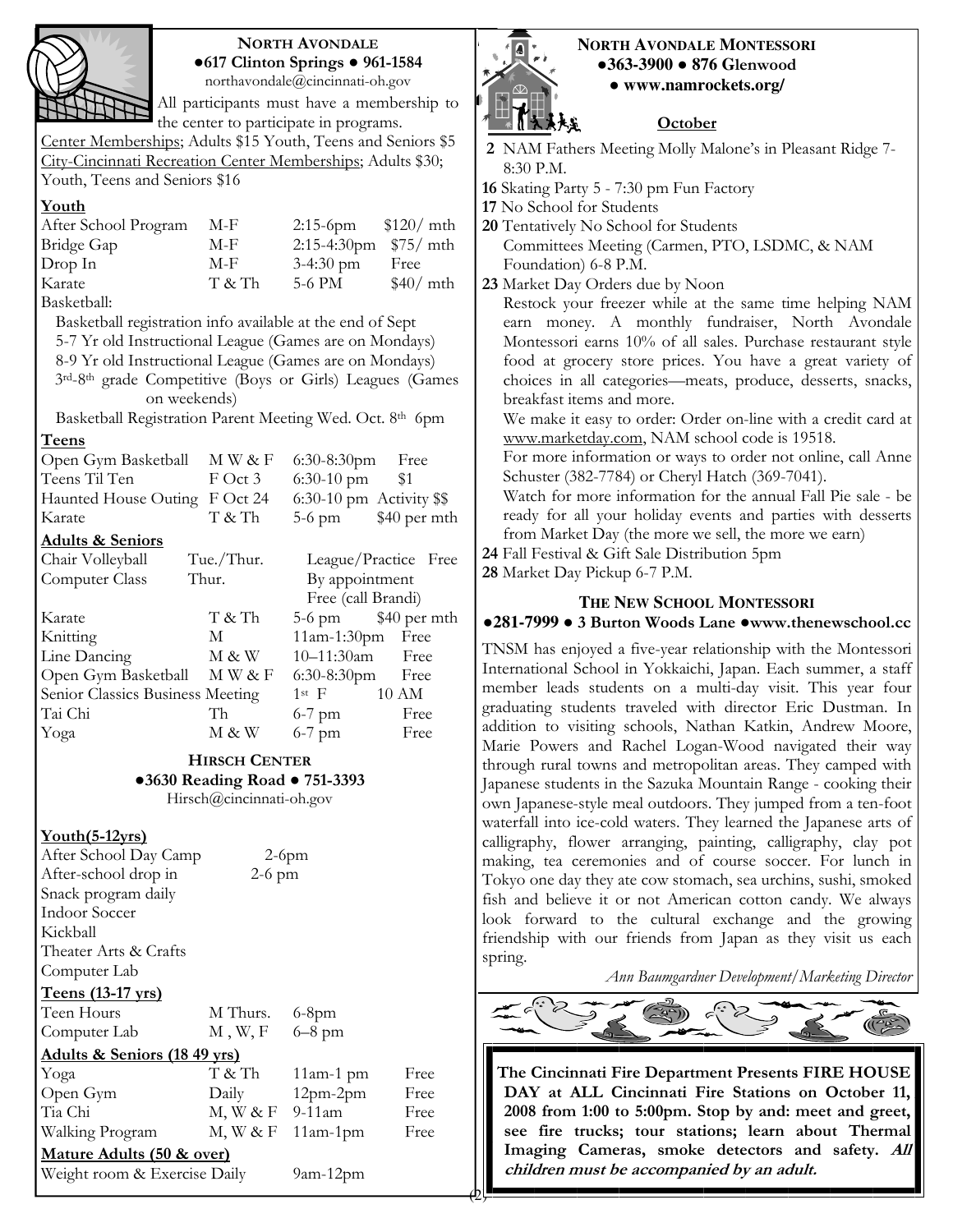### YOUR NEIGHBORS

- Michelle Baxter (Clinton Springs) will represent NANA with President Nate Johnson (Bond Hill), Dr. Kam Wong (Xavier University) and Chris Kearney (Criminal Data Analyst) will be presenting at the Regional Neighborhood Network Conference on October 2-4, 2008 Lima, Ohio. The Regional Neighborhood Network Coalition (RNNC) is an organization of 19 cities in 5 states (Illinois, Indiana, Kentucky, Ohio and Tennessee) that has sponsored a conference for and about neighborhoods since 1987. The conference is run by neighborhood people for neighborhood people, giving attendees the tools to take back to their neighborhoods and continue to improve them. Michelle and her co-presenters will be discussing the CDCC approach, much like they presented at the Summit of Neighborhoods earlier this year. NANA is very proud and appreciative of Michelle for all her hard work as NANA Vice President and Landlord Accountability Chairman and Chris by making this all possible with his numerous volunteer hours making data understandable and usable to prevent crime.
- John Kachuba & Mary Newman (Glencross) On September 10, TV's "Desperate Landscapes" crew came to their house at 3954 Glencross Avenue. In a single day they transformed their barren wasteland of a front yard into a beautiful garden-like oasis. Come by and see for yourself!

They also thank their neighbors on Glencross for their patience in putting up with so many vehicles in the street during the shoot.

**&Kenyatte Nelson** (S Fred Shuttlesworth) was named Esquire magazine's "Best Dressed Real Man in America" on the Today show in New York on September 16th. Kenyatte is a 31 year-old brand manager for Procter & Gamble's Nice –N-Easy hair color.

# North Avondale Business Association Meeting

Date: Tuesday, September 28th, 2008

Start Time: 7:00 PM Duration: 1 Hour

Location: Amy Yosmali's home 303 Mitchell Ave.

Contact: Amy Yosmali ayosmali@fuse.net 368-8536

Updates: ■The September NANA Newsletter was mailed on September 2nd. Individuals reported receiving it on: September 6 (Burton Woods, Avondale) all the way until September12 (Kessler). It certainly was better this month but still let NANA know when you receive it as we are still looking at becoming more efficient and possibly still talking to the Postal Service.

■The Hearing Examiner's decision on the 4009 Reading Road proposed Communications/Cell tower has been appealed. The hearing with the Zoning Board of Appeals is not yet scheduled but may be on October 20 at 3300 Central Parkway.

■The Volunteers of America (VOA) Clinton Springs Apartments for Adults with Developmental Disabilities at 3816 Reading Rd. has opened.

#### RECYCLING

Start recycling today to help NANA win the Mayors Challenge. Of our goal of 250, we have 78 new recyclers.

| Challenge. Of our goal of 250, we have 78 new recyclers.        |  |
|-----------------------------------------------------------------|--|
| CITY OF CINCINNATI RECYCLING SIGN-UP FORM                       |  |
| "City of Cincinnati must service your trash to be eligible.     |  |
| 1.) Are you a single family home?                               |  |
| YES – Skip to the sign-up questions.                            |  |
| $NO - Go$ on to question 2.                                     |  |
| 2.) How many units are in your building?                        |  |
| Four or less / How many - __                                    |  |
| Four or less with small business attached - Please call 242-    |  |
| ı<br>4600 for recycling options.                                |  |
| Five or more – Please have your apartment management or         |  |
| owner contact 242-4600 on apartment recycling options.          |  |
| <b>RECYCLING SIGN-UP</b>                                        |  |
| To be filled out if above questions have been answered.         |  |
| "Name:                                                          |  |
| Address:                                                        |  |
| Unit: _________ If your unit is not labeled 1, 2, 3, 4 or A, B, |  |
| C, D please explain how your units are identified.              |  |
| <b>Phone Number:</b>                                            |  |
| Trash Pick-up Day:                                              |  |
| Have you ever had a bin at this address before? (Please check   |  |
| the correct box.) $\Box$ Yes, but it's damaged.                 |  |
| $\Box$ Yes, but it's missing.                                   |  |
| $\Box$ No, I've never had a bin at this location.               |  |
| Bin Received Today? Yes $\Box$<br>N <sub>0</sub>                |  |
| Neighborhood: North Avondale                                    |  |
| Thank you for signing up to recycle. Please fax this form to    |  |
| Anne at Rumpke Recycling, 242-4459 or mail it to 5535 Vine      |  |
| Street, Cincinnati, OH 45217                                    |  |
|                                                                 |  |
|                                                                 |  |

### **ALCOHOL AND FIRE DANGERS**

#### Did You Know?

From 1999-2005 there were 157 college age alcoholpoisoning deaths per year, doubling from 18 in 1999 to 35 in 2005. The victims were 18-23 years of age, with 83 under 21 years.

#### Did you know of the following facts?

- One practice drinking 21 shots on a 21st birthday is especially lethal, resulting in the deaths of 8 college students during that time.
- Sleeping while drunk will likely prevent any awareness of a fire in the building.
- From January 2000 to April 2008 Campus Firewatch identified 129 campus-related fire deaths, with 83% occurring in off-campus housing.

Frequent fire risks: Candles; Careless smoking; Overloaded extension cords; Space heaters with combustibles nearby; Dirty, grease coated stove; Attached garage; Rubbish stacked against house; Clutter, lack of cleanliness; Nonfunctioning smoke detectors; Outside electrical problems; Building without 2 unobstructed ways out; Grills – next to the building (legally must be 14 feet from building), on balconies or Fire Escapes (obstruction may prevent lowering of fire escape)